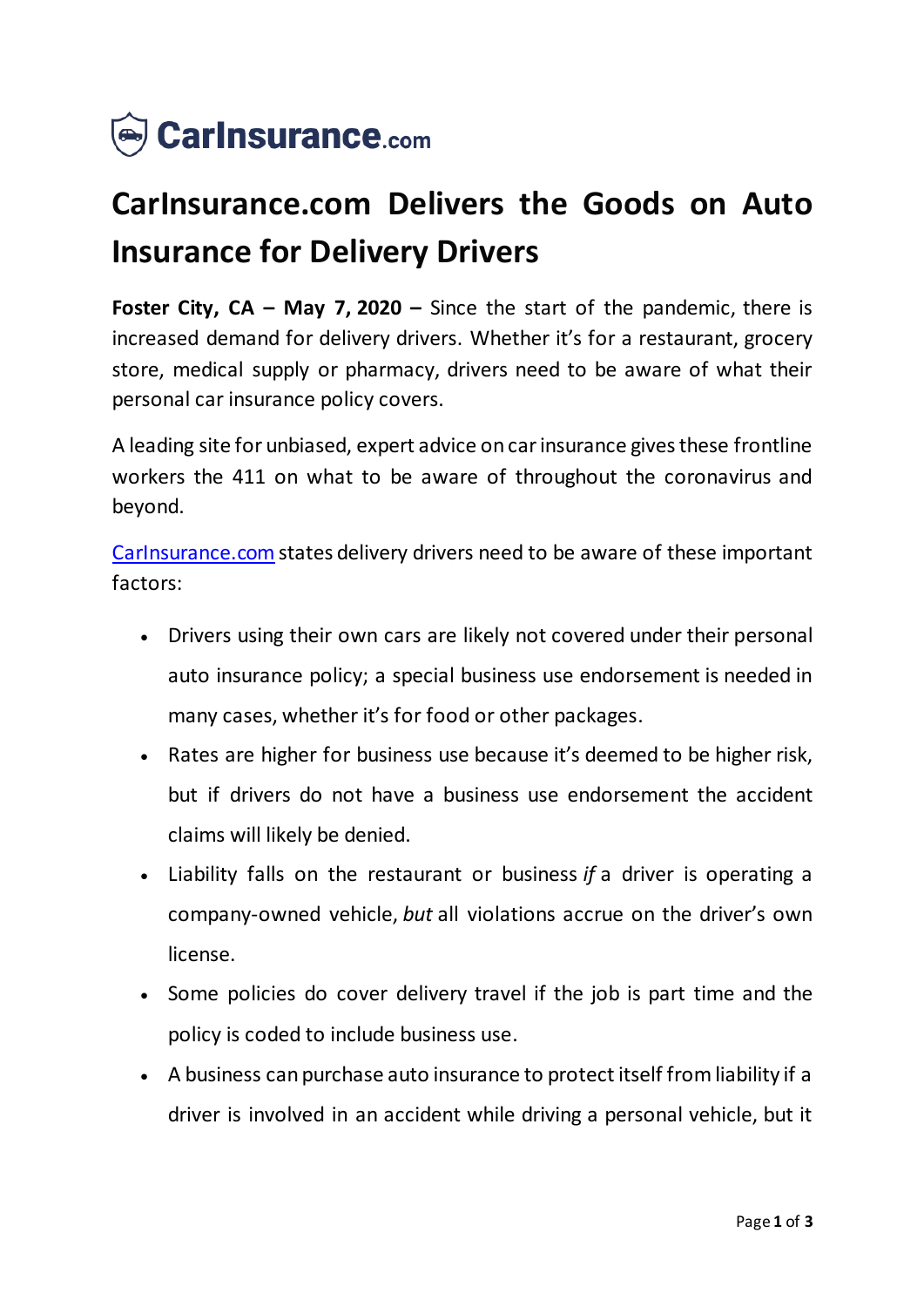does not cover the cost of damages to the vehicle or driver's medical bills.

There is some relief for delivery workers amid the coronavirus pandemic. Some insurance companies and states are providing assistance.

For example, Wisconsin is retroactively requiring insurance companies to cover delivery services on a driver's personal car insurance policy and a restaurant's liability policy at no extra cost to the policyholder.

Other states are also easing restrictions on coverage for food delivery and some major carriers are extending coverage for delivery use on personal vehicles at no additional cost for certain time periods.

Nonetheless, delivery drivers need more [liability insurance](https://www.carinsurance.com/coverage-definition/liability-car-insurance.aspx) protection than the [state-minimum requirements](https://www.carinsurance.com/Articles/minimum-liability-car-insurance-requirements-by-state.aspx) provide. CarInsurance.com Editorial Director Michelle Megna recommends levels of 100/300/100-- \$100,000 for bodily injuries per person, up to \$300,000 per accident and property damage coverage of \$100,000.

For more in-depth coverage read [Guide to Car Insurance for Food Delivery](https://www.carinsurance.com/delivery-driver-insurance/)  **[Drivers](https://www.carinsurance.com/delivery-driver-insurance/)** 

Megna is available for comment on this topic. She can discuss which states are offering relief and how, who the cost of an accident falls on and tips for teen delivery drivers.

## **About CarInsurance.com**

CarInsurance.com is owned and operated by QuinStreet, Inc. (Nasdaq: [QNST\)](https://www.nasdaq.com/market-activity/stocks/qnst), a pioneer in delivering online marketplace solutions to match searchers with brands in digital media.

QuinStreet is committed to providing consumers and businesses with the information and tools they need to research, find and select the products and brands that meet their needs. CarInsurance.com is a member of the company's expert research and publishing division.